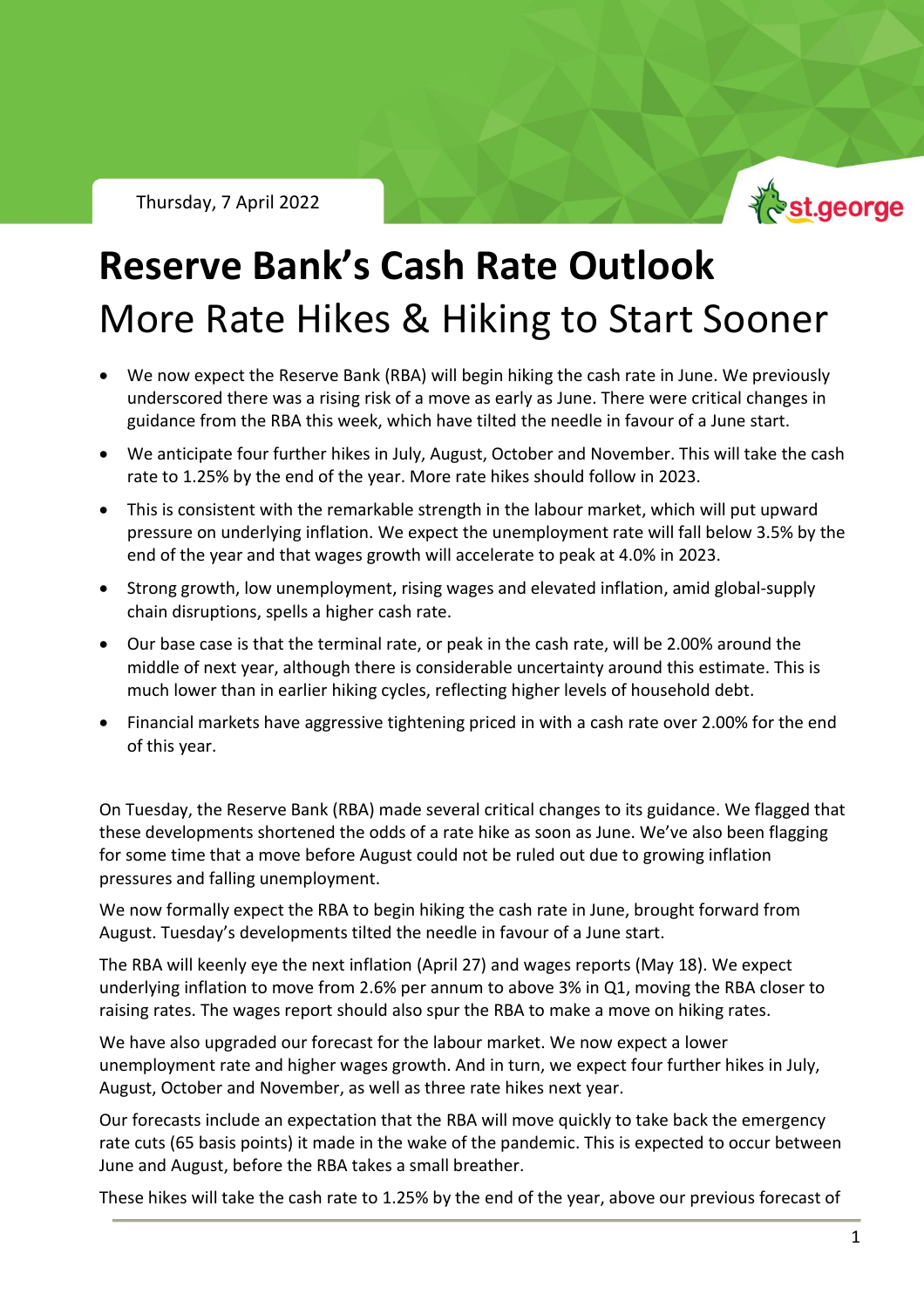0.75%, and to a peak in the cash rate in this cycle next year of 2.00%.

Interest-rate markets are more aggressively priced. They have a cash rate over 2.00% priced in for the end of this year.

#### **Change in RBA guidance**

In the statement following the board meeting, the last paragraph outlines the monetary policy outlook. This week, there were four key changes to this paragraph.

First, the word "patient" was dropped. Previously, the RBA repeatedly pledged patience around raising rates. It especially wanted further evidence of a pick-up in wages growth to be assured inflation would be sustained in its 2–3% per annum target band. Additionally, the RBA no longer stated that it is "too early to conclude" that inflation is sustainably within the band. Instead, it said that inflation has picked up and that a further increase is expected.

Second, the RBA dropped the sentence "there are uncertainties about how persistent the pick-up in inflation will be", suggesting perhaps it's more convinced about the upward trajectory of inflation.

Third, the RBA noted "over coming months, important additional evidence will be available to the Board on both inflation and the evolution of labour costs". The new sentence points to a rate hike in the coming months, hinging on upcoming data. We expect the RBA wants to see another consumer prices report (April 27) and wage price index (WPI) report (May 18).

Finally, the RBA dropped the reference to being "committed to maintaining highly supportive monetary conditions", underscoring a change in policy settings is on the horizon.

In addition, the RBA adjusted its rhetoric on wages, which have been a key sticking point for the central bank. Previously, the RBA emphasised they want more evidence of a pick up in wages before lifting the cash rate. Importantly, on Tuesday, the RBA stated "a further pick-up in aggregate wages growth and broader measures of labour costs is in prospect". The words "in prospect" are stronger language than in the previous statement. The RBA also acknowledged there are "some areas where larger wage increases are occurring".

The RBA does not have a lot of wiggle room to wait before raising rates, particularly given commodity prices are elevated, and global-supply chain disruptions are persistent.

The US Federal Reserve already commenced hiking in March. The next meeting is in May. Markets are almost fully priced for a 50 basis point hike. Such a move could make the RBA feel more comfortable about moving in June, given the implications for the Australian dollar.

### **Stronger labour market**

The jobs market has gone from strength to strength. In February, the unemployment rate fell to 4.0% – the lowest rate in 13½ years. Australia has not had an unemployment rate consistently below 4.0% since the 1970s.

The Reserve Bank has indicated full employment is consistent with an unemployment rate around the high 3s or low 4s. The unemployment rate is already in this territory. Around these levels, a more material pick up in wages growth is expected.

At the same time, leading indicators of jobs growth point to further gains in the months ahead. Job vacancies hit a record high in February, with data dating back to the late 1970s. In fact, vacancies are up over 80% relative to their pre-COVID level in February 2020. Reports of higher rates of job switching and of businesses paying bonuses to both attract and retain staff are also becoming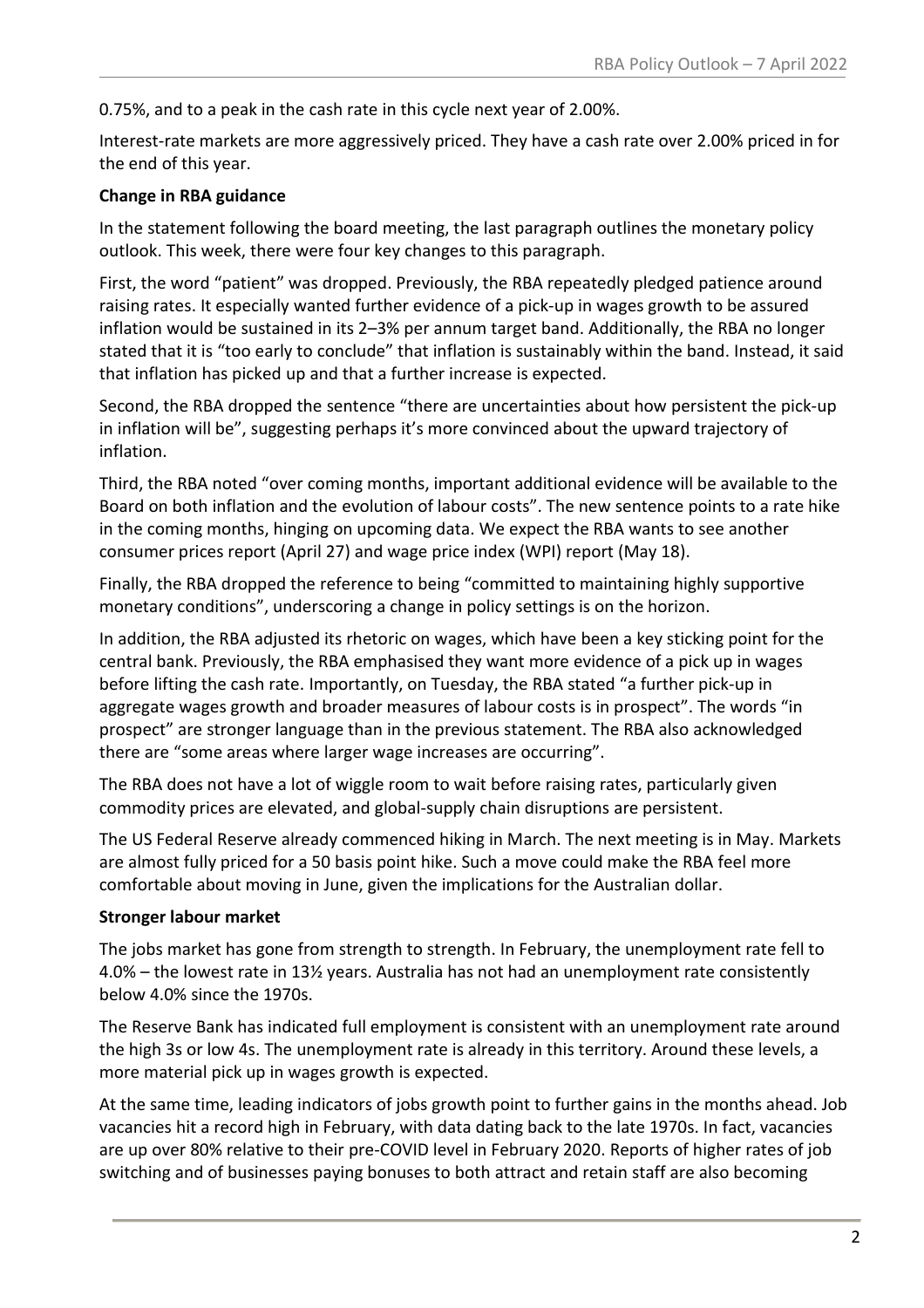#### more prevalent.

Given the remarkable strength of the rebound in the labour market, we have lowered our forecast for unemployment to fall to under 3.5% by the end of this year. In turn, we also raised our forecast for wages growth to peak at 4.0% in 2023.

The tighter-than-expected labour market will add to inflationary pressures and subsequently necessitate a faster lift in the cash rate. Hence, alongside the upgrade to our labour market forecasts, we now expect a total of five rate hikes in 2022, taking the cash rate to 1.25% by the end of the year.

#### **The terminal rate**

A critical question is where will the cash rate peak? Our base case is that the terminal rate, or peak in the cash rate, will be 2.00% around the middle of next year. However, it is important to caveat that there is considerable uncertainty around this estimate. Indeed, amongst economists there is a wide range of estimates of the terminal rate.

If the cash rate were to peak at 2.00% in May 2023 after lift-off in June 2022, this would imply 190 basis points of tightening over 12 months. For comparison, in the four hiking cycles from the 1990s, the amount of tightening has ranged from 150–300 basis points over 5–71 months. Our profile falls within this range for both the magnitude of tightening and length of the hiking cycle.

| <b>First Hike</b> | Last Hike | <b>Cycle Length (Mths)</b> | Cash Rate Range (%) | <b>Cash Rate Change (bps)</b> |
|-------------------|-----------|----------------------------|---------------------|-------------------------------|
| Aug 1994          | Dec 1994  |                            | $4.75 - 7.50$       | 275                           |
| Nov 1999          | Aug 2000  | 10                         | 4.75 - 6.25         | 150                           |
| May 2002          | Mar 2008  | 71                         | $4.25 - 7.25$       | 300                           |
| Oct 2009          | Nov 2010  | 14                         | $3.00 - 4.75$       | 175                           |

#### **Table: RBA Tightening Cycles**

Notably, we are expecting the cash rate to peak much lower than in previous cycles. This is because household debt is much higher than in the past. In recent years, household debt has been around 200% of household disposable income. For comparison, in the mid-1990s when the cash rate was sitting at 7.50%, household debt was around 100% of disposable income. The debt repayment burden faced by households (measured by the household debt-servicing ratio) will limit how far the RBA can tighten without risking a material slowdown in the economy. In other words, as interest rates increase, the spending power of indebted households will decline as mortgage repayments eat up a larger share of their income.

The large excess savings accumulated by households during the pandemic will provide a temporary buffer from higher debt-servicing requirements for some households. However, these savings will eventually be reduced. Moreover, the vast majority of the savings are sitting on the balance sheets of high-income households. As such, lower income households are less likely to be cushioned from increases in rates.

> **Besa Deda, Chief Economist** Ph: 0404 844 817

**Matthew Bunny, Economist** Ph: 0421 749 491